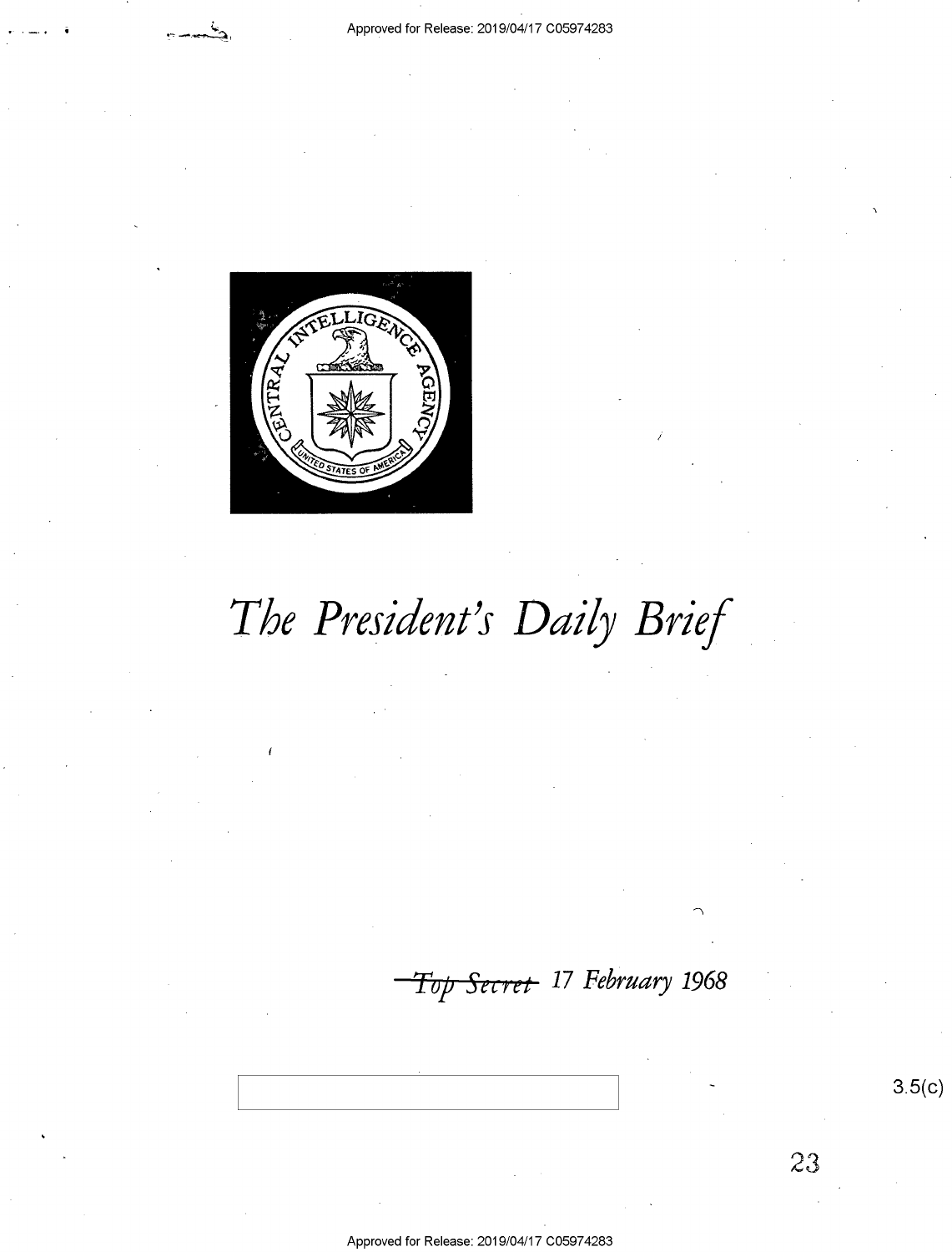

Approved for Release: 2019/04/17 C05974283

69636 2-68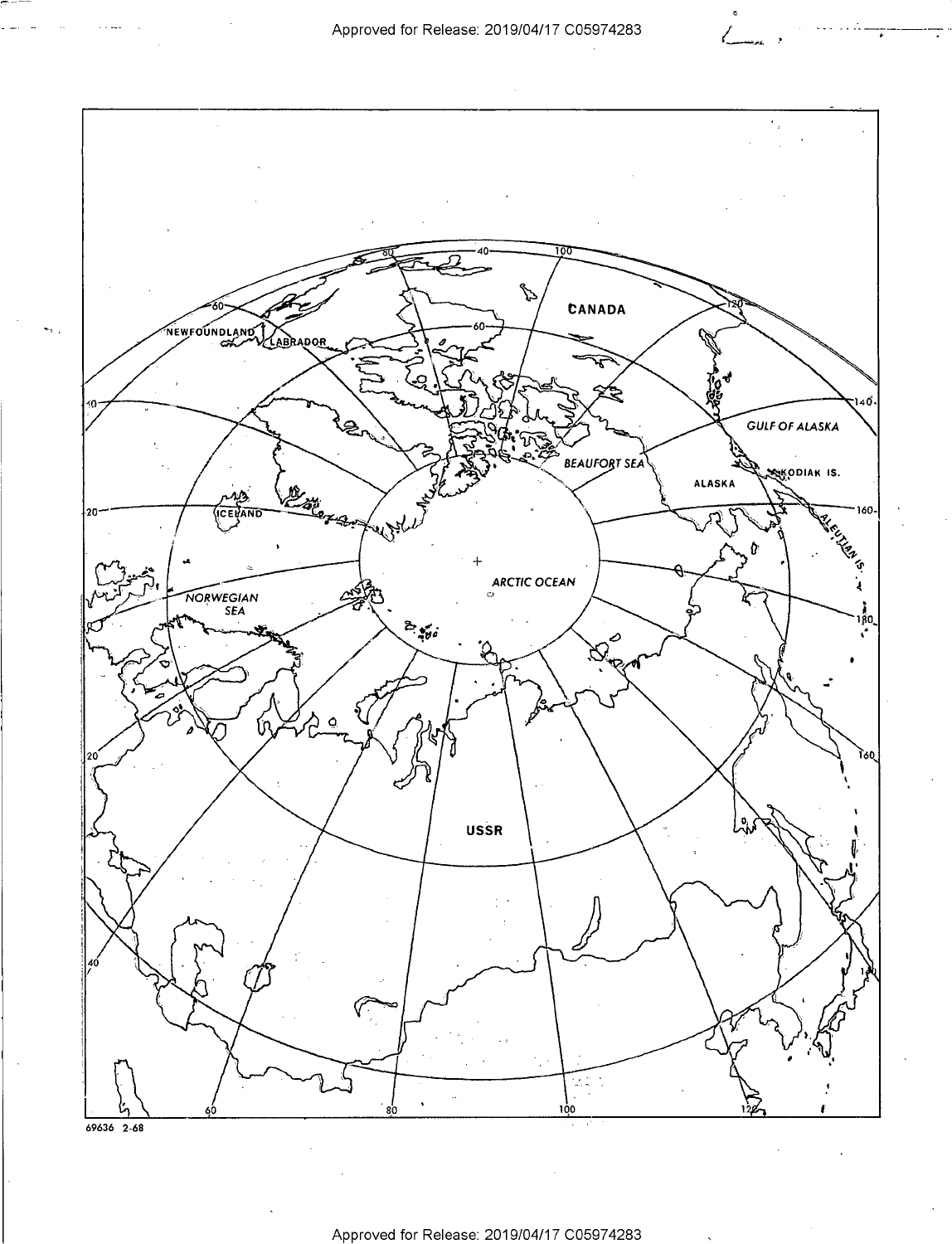

 $3.5(c)$ 

### DAILY BRIEF 17 FEBRUARY 1968

1. South Vietnam Enemy tanks were sighted some five miles north of Con Thien yesterday. This is the first time tanks have been seen in this sector. Air strikes and artillery fire were ordered up, but the results are not yet known.

> The Khe Sanh area has been quiet overnight except for occasional mortar  $\blacksquare$  fire.



### 2. Communist China 3.3(h)(2)

3. Soviet Union





 $3.5(c)$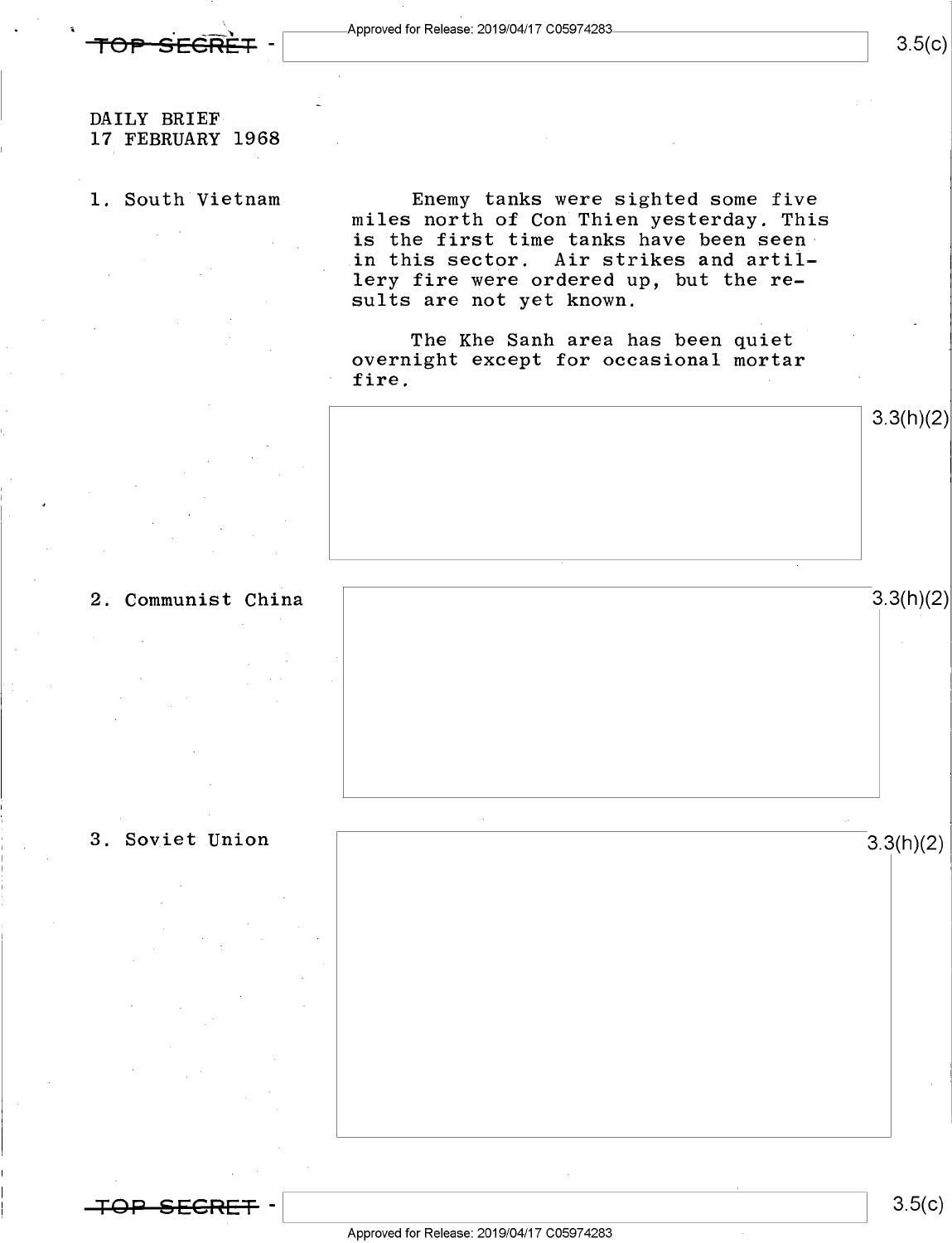4. Soviet Union Ambassador Thompson is not at all ' optimistic that Moscow will allow any of its major newspapers or magazines to publish an interview with President Johnson to reciprocate for the recent Kosygin interview in Life.

5. Korea Press reaction in Seoul to the Vance mission has largely focused on the US refusal to agree on specific measures to cope with future North Ko-<br>rean provocations. A spokesman for the A spokesman for the government party has called the communiqué inadequate and said that South Korea must rely on its own "independent" defense system. The opposition party has dismissed the communiqué as meaning~ less.



 $\mathbf{I}$ 

rs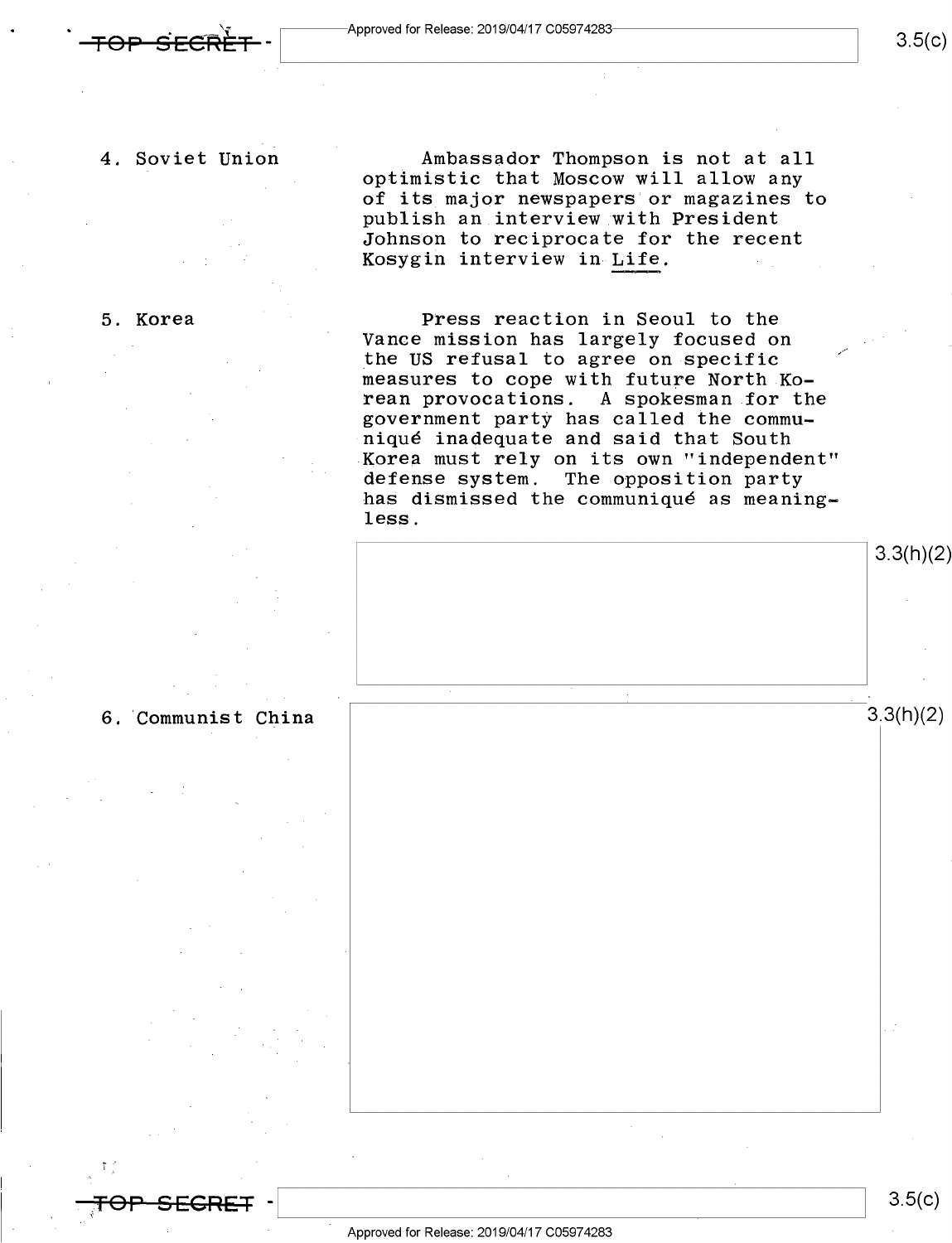$3.5(c)$ 

 $3.3(h)(2)$ 

### 7. Pakistan

8. West Berlin The sponsors of the anti-Vietnam "congress" in Berlin on Sunday seem determined to have a fight. They are telling the participants to wear protective hats and coats and to use flag staffs and placard poles as weapons against the police. The amount of violence could well exceed earlier predictions.

> The principal target is the US headquarters complex. Although more than 5,000 demonstrators may turn out, US officials believe that the police should be able to keep the full weight of the demonstrators from reaching the' headquarters area.

. .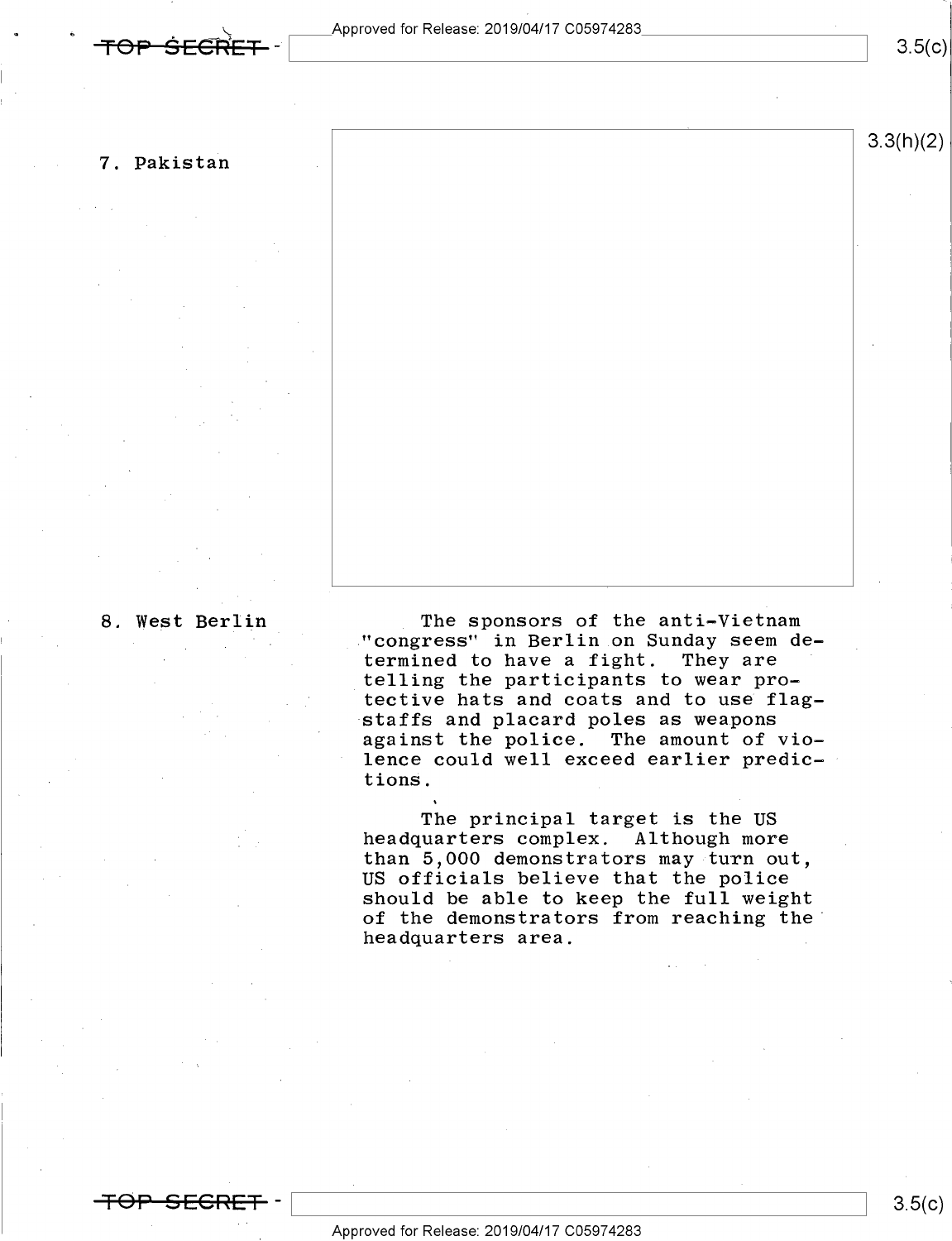$3.5(c)$ 

 $3.3(h)(2)$ 

### 9. West Germany

ਾ

Approved for Release: 2019/04/17 C05974283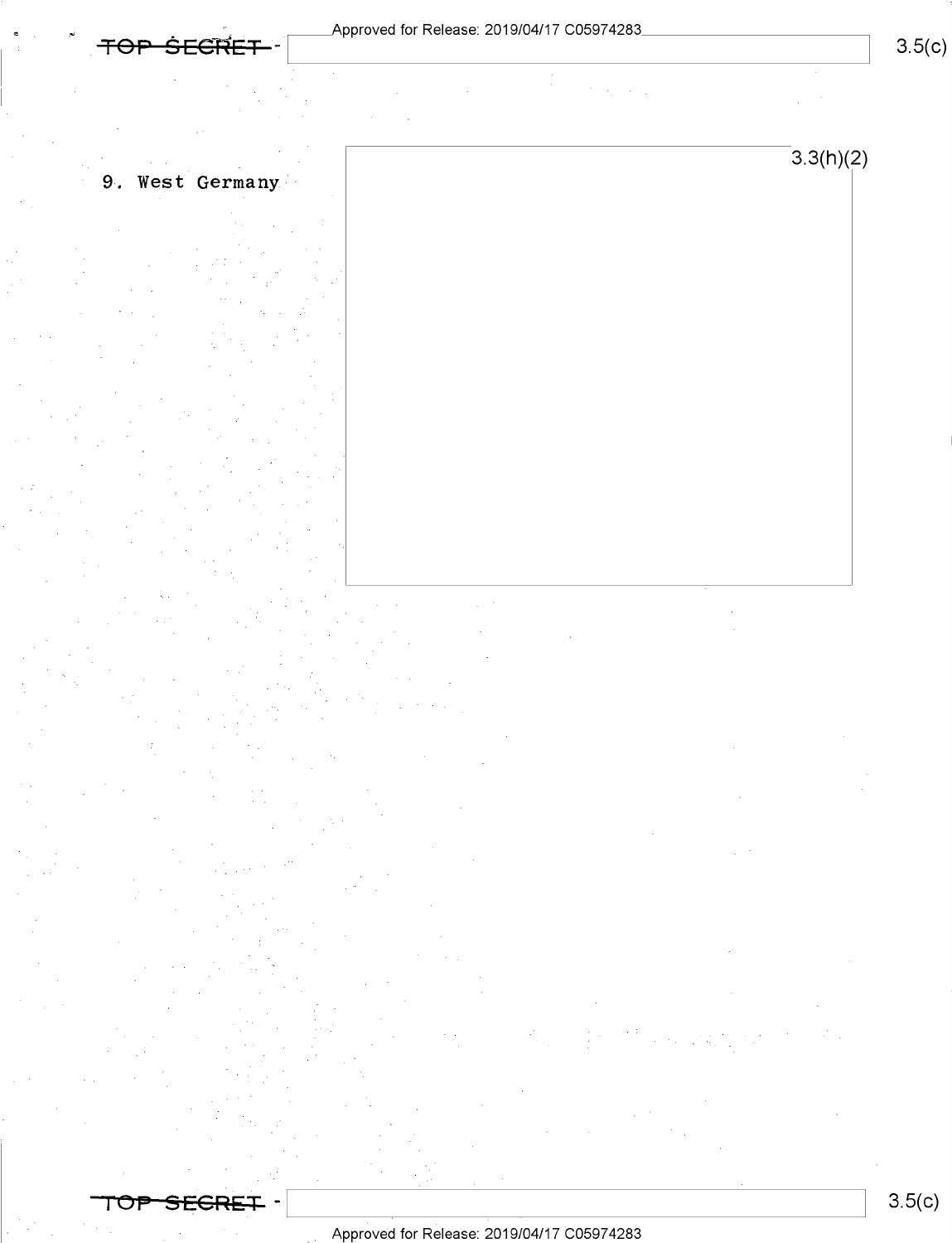$\ddot{\phantom{0}}$ 

<del>Top Secret</del>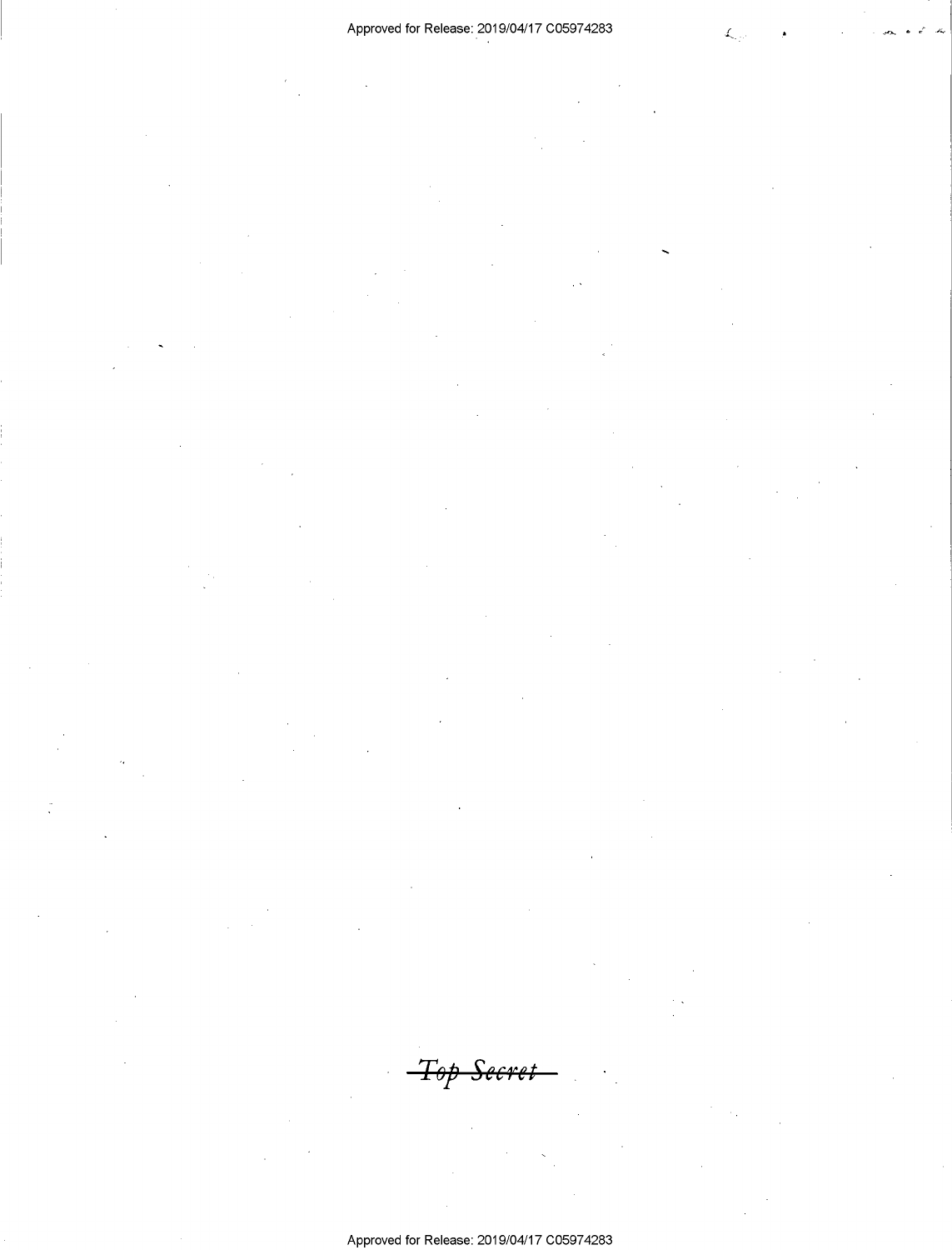**Top Secret** 



### FOR THE PRESIDENT'S EYES ONLY

## Special Daily Report on North Vietnam

 $3.5(c)$ 

17 February 1968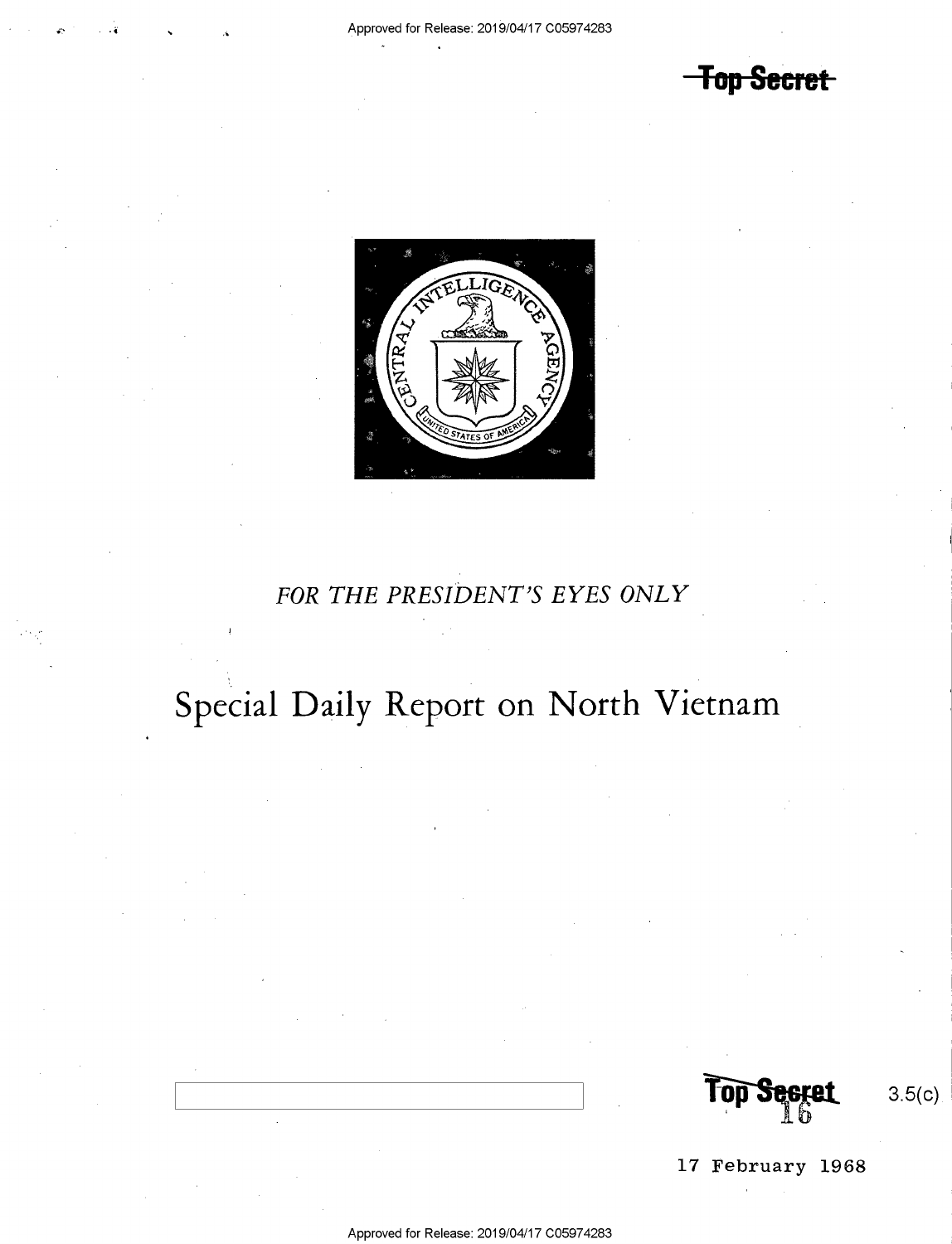Special Daily Report on North Vietnam for the President's Eyes Only

### 17 February 1968

### I. .NOTES ON THE SITUATION

lPropaganda Roundup: A series of recent communiqués from several of the Viet Cong regional commands reviewing the military situation since the Tet offensive have indicated that the "victories" achieved in the past two weeks have only laid the groundwork for a more intensive period of fighting ahead.

Separate broadcasts carrying communiqués from the Communist commands in the highlands and in the delta detailed the victories recorded in the offen- sive and claimed that they produced "favorable conditions" for the advance toward "still greater victories." An editorial in the Hanoi party daily, broad-<br>cast on 16 February, employed the same theme. It claimed that the recent fighting had "smashed the enemy's grip on the countryside and loosed allied control in the urban areas." These successes, it claimed, have tipped the balance of forces in favor of the Communists and created favorable conditions for their "advancing toward total victory."

While promising new and greater victories, current Communist propaganda is also pointing out that such successes will be costly. On 14 February, the<br>Liberation Radio, in analyzing the "successful struggle" in Saigon, pointed out that "no fierce difficul-<br>ties, hardships, or sacrifices" can slacken the "surging thrust" of the people of the capital city. Other statements, employing the well-worn Communist theme--the greater its defeat the more fiercely-the US will struggle--have warned of increased difficulties but have guaranteed that perseverance in duty will reap victory.

\* \* \* .

TO<del>P SECRET</del>

 $\vert$  3.5(c)

3.3(h)(2)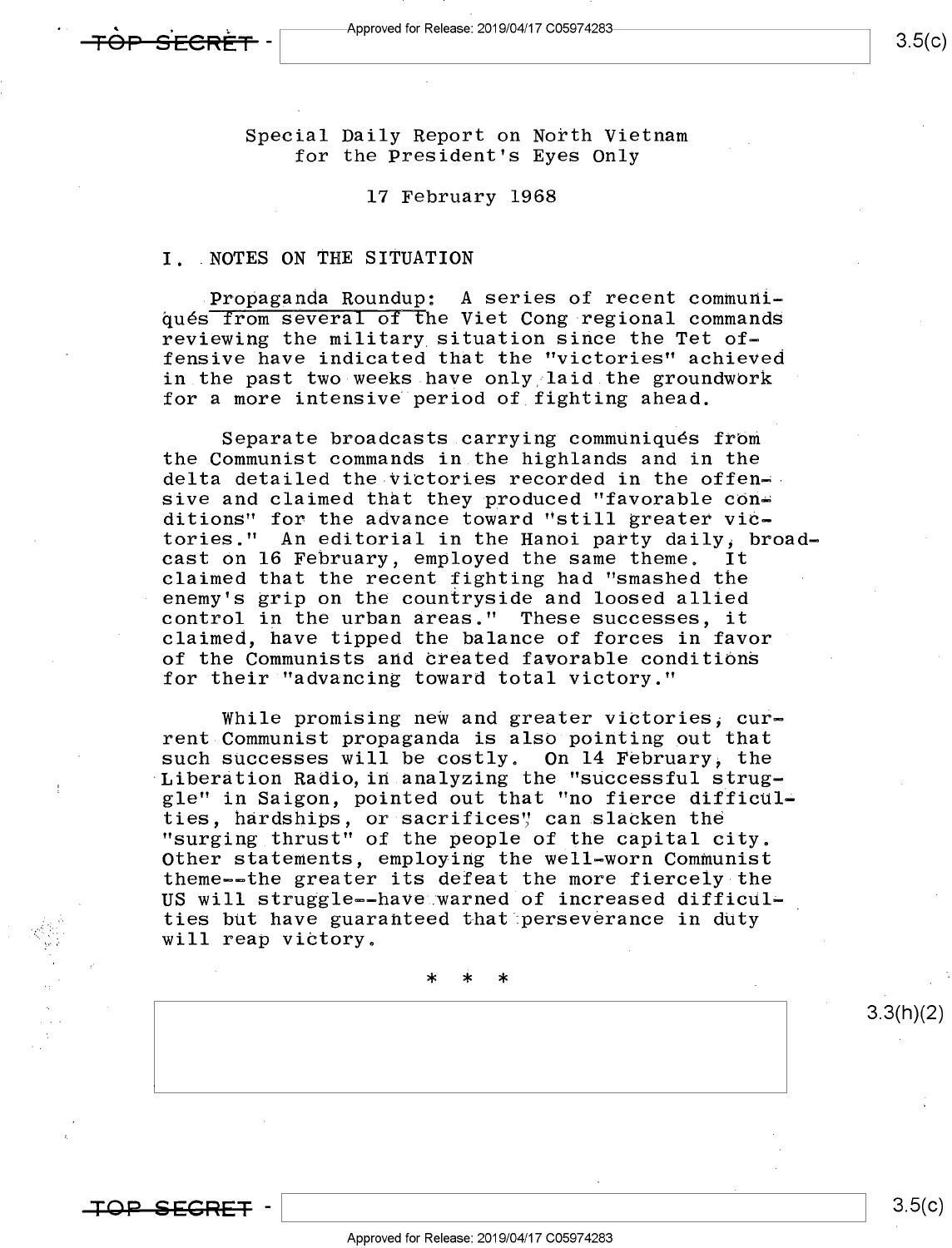

Approved for Release: 2019/04/17 C05974283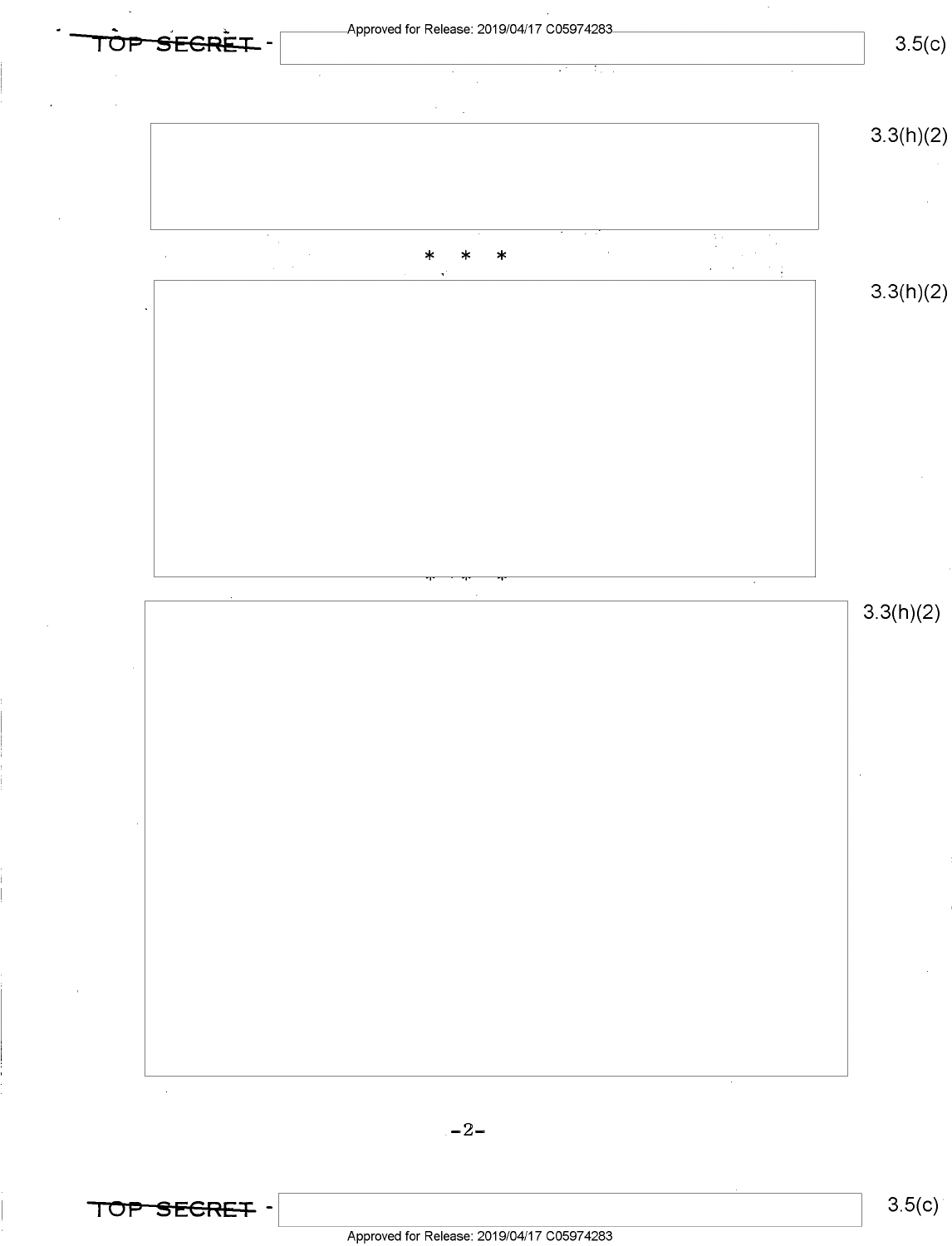$\overrightarrow{TP}$  .  $\overrightarrow{FP}$   $\overrightarrow{FP}$   $\overrightarrow{FP}$   $\overrightarrow{FP}$  +  $\overrightarrow{FP}$  $3.5(c)$ 3.3(h)(2) \  $*$  \* \* 3.3(h)(2)

### \* \* \*

Release of US Fliers; In its.announcement of the release of the three US pilots which was broad-<br>cast yesterday, Hanoi specifically pointed out that the men had been freed through the auspices of the Vietnam Peace Committee, and\_not.of any government or international organization. A release through government or international channels might have implied that the fliers had prisoner of war status under international agreement and were not "war ; criminals" as Hanoi contends. .

The announcement also quoted the secretary of the peace committee as claiming that the release of the three men was a demonstration of North Vietnam's "lenient" and humanitarian policy. He asked the two US peace workers to tell their associates in the US that the work of the antiwar movement is greatly appreciated by the North Vietnamese people.

One of the Americans was quoted by Hanoi radio as saying his "basic needs" had been provided for during detention. He said he was happy to be going home and expressed gratitude for North Vietnam's "lenient policy."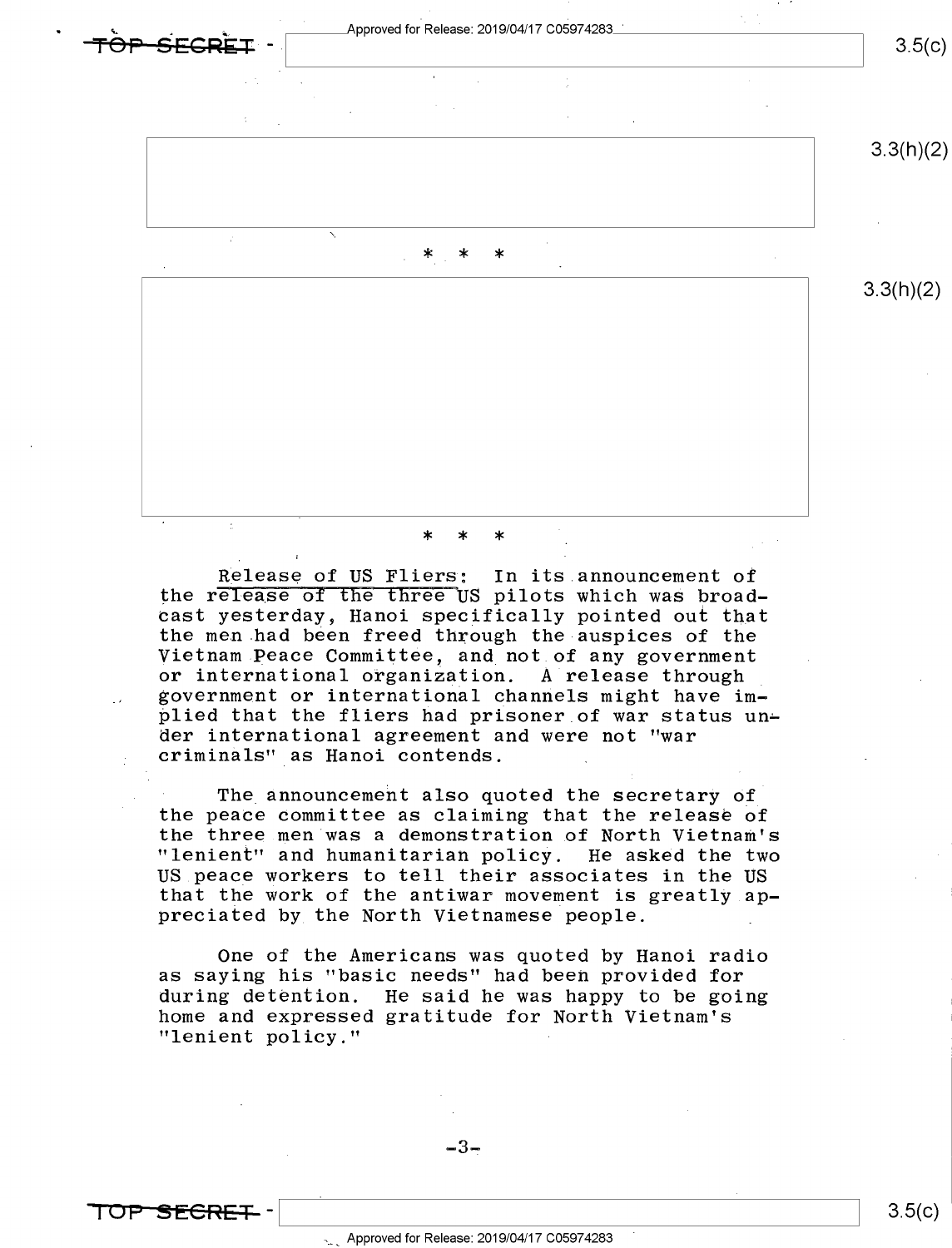Approved for Release: 2019/04/17 C05974283.

.<br><del>1</del>

 $\mathcal{L}_{\mathcal{A}}$ 

 $\sim$ 

 $3.5(c)$ 

### 11, NORTH VIETNAMESE REFLECTIONS OF US POLITICAL ATTITUDES ON THE WAR

. Nothing significant to report at this time.

Y R

÷

 $\Box$ 

 $-4-$